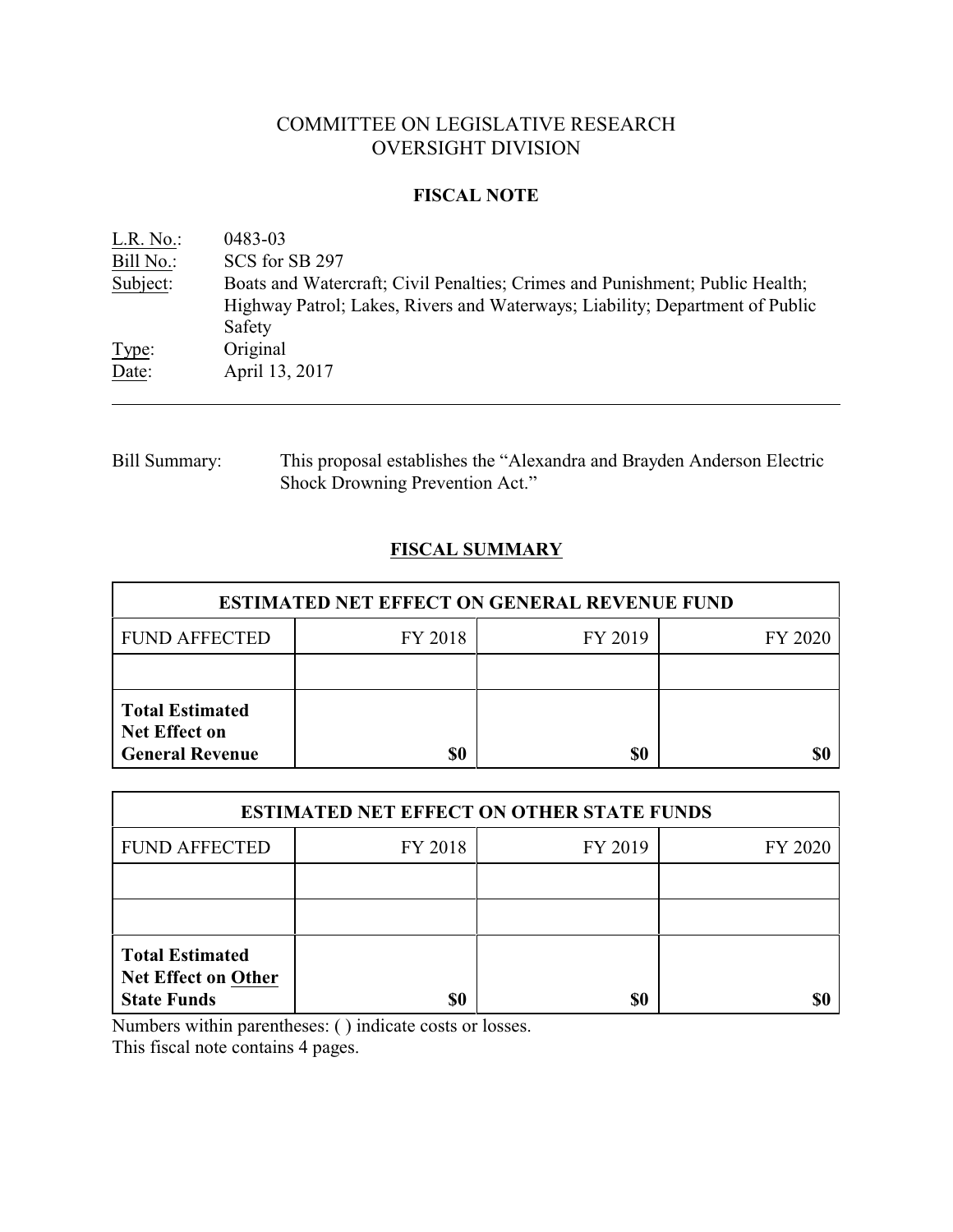L.R. No. 0483-03 Bill No. SCS for SB 297 Page 2 of 4 April 13, 2017

| <b>ESTIMATED NET EFFECT ON FEDERAL FUNDS</b>                        |         |         |         |  |  |
|---------------------------------------------------------------------|---------|---------|---------|--|--|
| <b>FUND AFFECTED</b>                                                | FY 2018 | FY 2019 | FY 2020 |  |  |
|                                                                     |         |         |         |  |  |
|                                                                     |         |         |         |  |  |
| <b>Total Estimated</b><br>Net Effect on All<br><b>Federal Funds</b> | \$0     | \$0     | \$0     |  |  |

| <b>ESTIMATED NET EFFECT ON FULL TIME EQUIVALENT (FTE)</b>    |         |         |         |  |
|--------------------------------------------------------------|---------|---------|---------|--|
| <b>FUND AFFECTED</b>                                         | FY 2018 | FY 2019 | FY 2020 |  |
|                                                              |         |         |         |  |
|                                                              |         |         |         |  |
| <b>Total Estimated</b><br><b>Net Effect on</b><br><b>FTE</b> |         |         |         |  |

 $\Box$  Estimated Net Effect (expenditures or reduced revenues) expected to exceed \$100,000 in any of the three fiscal years after implementation of the act.

| <b>ESTIMATED NET EFFECT ON LOCAL FUNDS</b> |                  |                  |                  |  |
|--------------------------------------------|------------------|------------------|------------------|--|
| <b>FUND AFFECTED</b>                       | FY 2018          | FY 2019          | FY 2020          |  |
| <b>Local Government</b>                    | \$0 or (Unknown) | \$0 or (Unknown) | \$0 or (Unknown) |  |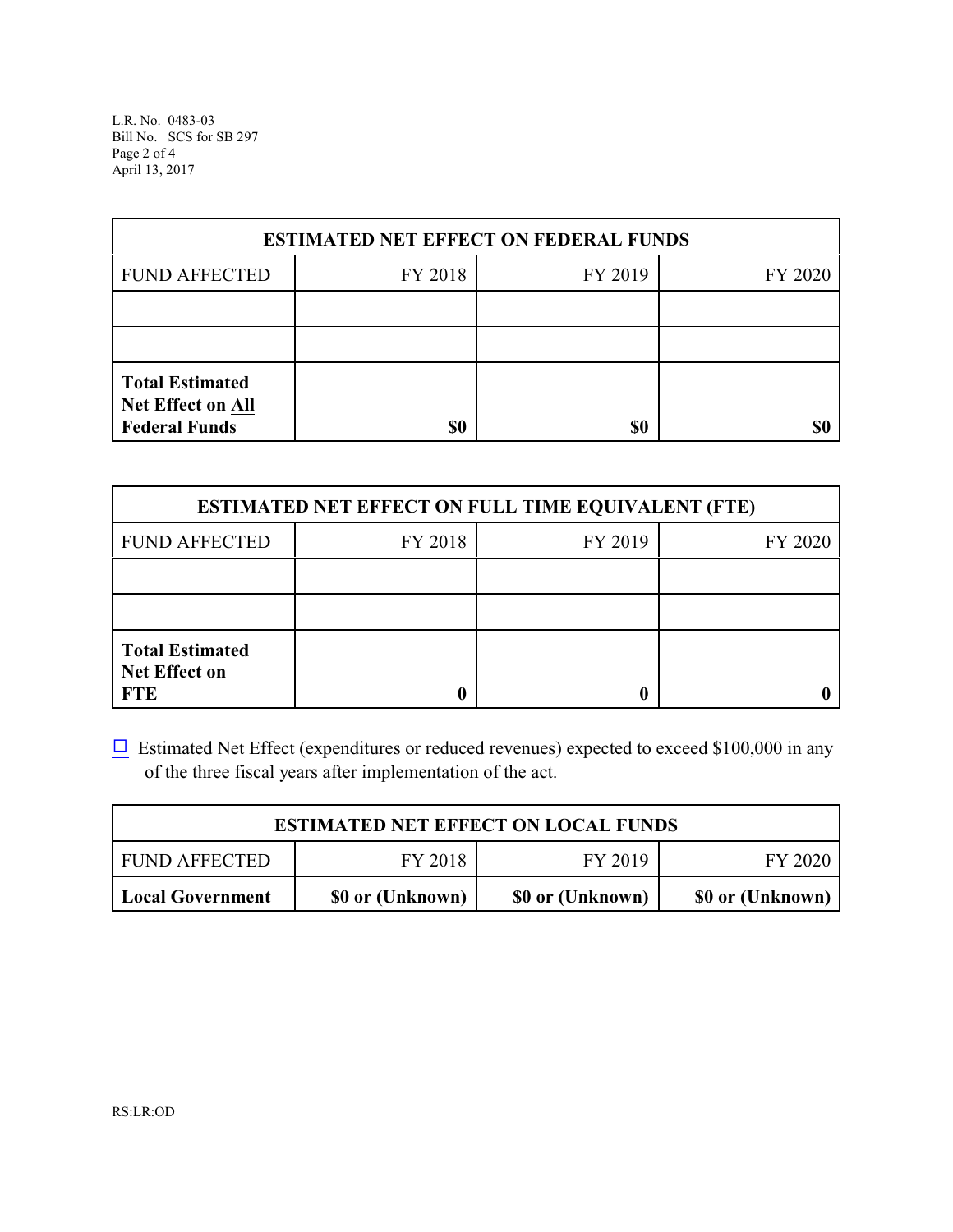L.R. No. 0483-03 Bill No. SCS for SB 297 Page 3 of 4 April 13, 2017

#### **FISCAL ANALYSIS**

#### **ASSUMPTION**

Officials from the **Department of Public Safety - Missouri Highway Patrol (MHP)** state the proposal would not fiscally impact their agency.

**Oversight** will also assume a \$0 or Unknown costs to local political subdivisions. Oversight assumes there may be local political subdivisions that may own docks with electricity on them, or the bodies of water on which they sit and may be required to make upgrades to their docks.

| <b>FISCAL IMPACT - State Government</b>                                                                | FY 2018<br>$(10 \text{ Mo.})$ | FY 2019             | FY 2020             |
|--------------------------------------------------------------------------------------------------------|-------------------------------|---------------------|---------------------|
|                                                                                                        | <u>\$0</u>                    | <u>\$0</u>          | <u>\$0</u>          |
| FISCAL IMPACT - Local Government                                                                       | FY 2018<br>$(10 \text{ Mo.})$ | FY 2019             | FY 2020             |
| <b>LOCAL POLITICAL SUBDIVISIONS</b>                                                                    |                               |                     |                     |
| Costs - local political subdivisions that<br>own docks or the bodies of water on<br>which they operate | \$0 or<br>(Unknown)           | \$0 or<br>(Unknown) | \$0 or<br>(Unknown) |
| <b>ESTIMATED NET EFFECT TO</b><br><b>LOCAL POLITICAL SUBDIVISIONS</b>                                  | \$0 or<br>(Unknown)           | \$0 or<br>(Unknown) | \$0 or<br>(Unknown) |

# FISCAL IMPACT - Small Business

Small businesses which own boats or marinas could be affected by provisions of this proposal.